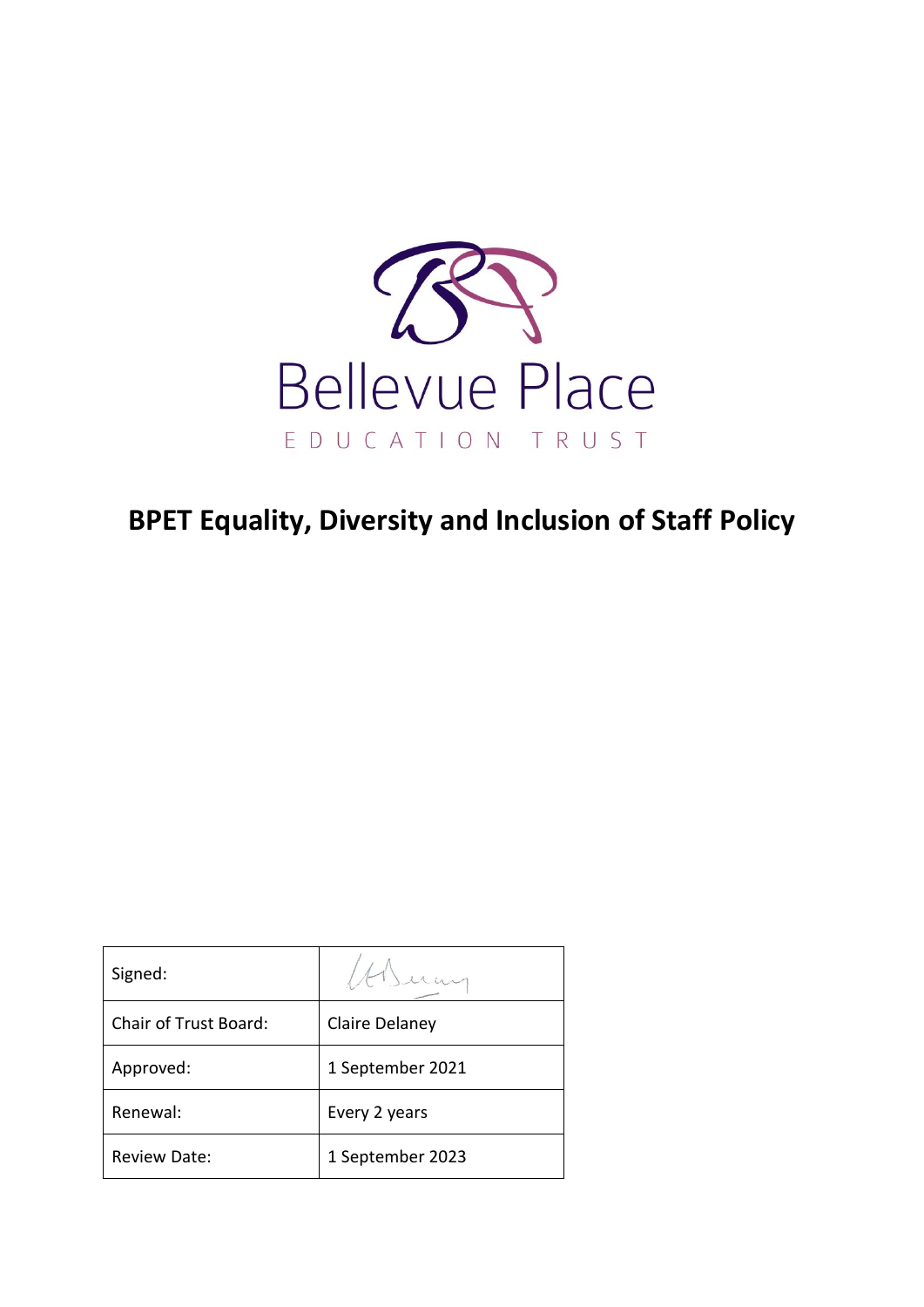# **Contents**

- 1.0 Bellevue Place Education Trust Our Commitment
- 2.0 General
- 3.0 The Equality Act 2010
- 4.0 BPET Policies and Procedures which Support this Policy
- 5.0 Definitions
- 6.0 Queries
- 7.0 Implementation
- 8.0 What to Do If You Feel Something Is Wrong
- 9.0 Approval by the Bellevue Place Education Trust Board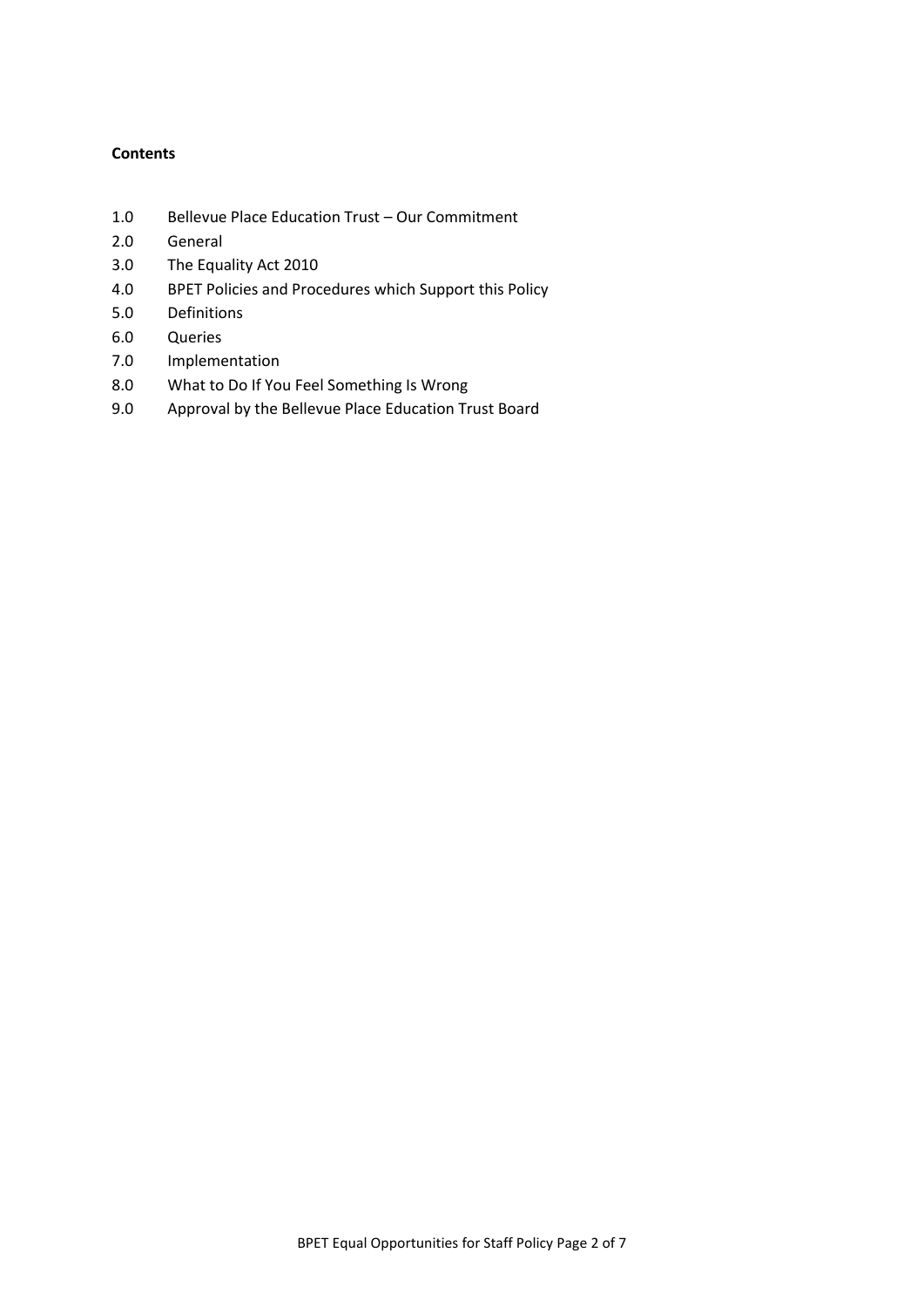## **1.0 Bellevue Place Education Trust – Our commitment**

#### **Learn, Enjoy, Succeed**

Every BPET child and staff member enjoys a broad (LEARN) and enriched (ENJOY) learning experience, enabling them to achieve far greater individual success (SUCCEED) than they might previously have thought possible.

#### **Our Mission**

To grow hubs of like-minded, autonomous schools, well-supported, all of which combine academic rigour with highly enriched opportunities that deliver a personalised approach to education and exceptional outcomes for all.

#### **Our Difference**

We are leading the way in delivering high quality education through a skills-based curriculum, applying the best of the independent and state sectors to deliver breadth of opportunity and pupil enrichment. We empower all our schools as individual entities that best meet the needs of the communities they serve and have a strong relationship with parents, who are our key partners in delivering the vision.

#### **Our Promise**

Every child is an individual. Our role is to nurture pupils' potential through a personalised approach to learning. BPET children are happy, independent, confident all-rounders. We encourage a 'be interested and be interesting' attitude in children and staff alike. We don't just teach; we want our pupils to have a passion to learn. Our focus is on all pupils, regardless of background or academic ability, focusing on pupils with Special Educational Needs as well as those who are more able.

## **2.0 General**

Diversity, tolerance and equality are at the heart of every activity undertaken by BPET, where young people of all races, faiths and cultures learn together. BPET staff are central to delivering the BPET vision. BPET is committed to encouraging equality, diversity and inclusion among our workforce, and eliminating unlawful discrimination. The aim is for our workforce to be truly representative of all sections of society, and for each employee to feel respected and able to give their best.

We are committed to recruiting the best staff, providing attractive development and retention packages and ensuring that every member of staff receives focused training. Teachers are all leaders and will be developed so their career is supported to help them to achieve their aspirations. Our goal is that at least half of our future senior leaders of BPET schools will come from current BPET staff.

BPET is committed to ensuring that all employees have the opportunity to maximize their potential and enhance their self-development and their contribution to the organisation. As a learning organisation BPET is committed to developing an open workplace culture in which everyone feels valued and can add value. It is our policy and practice to ensure that all individuals associated with our Schools are treated fairly regardless of their race, nationality, ethnic origin, gender, sexual orientation, marital status, religious belief, age or disability.

Our commitment to operating equal opportunity principles is key in all our dealings with employees, pupils, parents, contractors and any other School associates. We believe there is an implicit business case to take action to remove all forms of discrimination. Discrimination is wasteful of talent and harmful to both individuals and the organisation. It has the effect of reducing employment prospects and preventing full consideration of abilities, potential and experience. We believe that those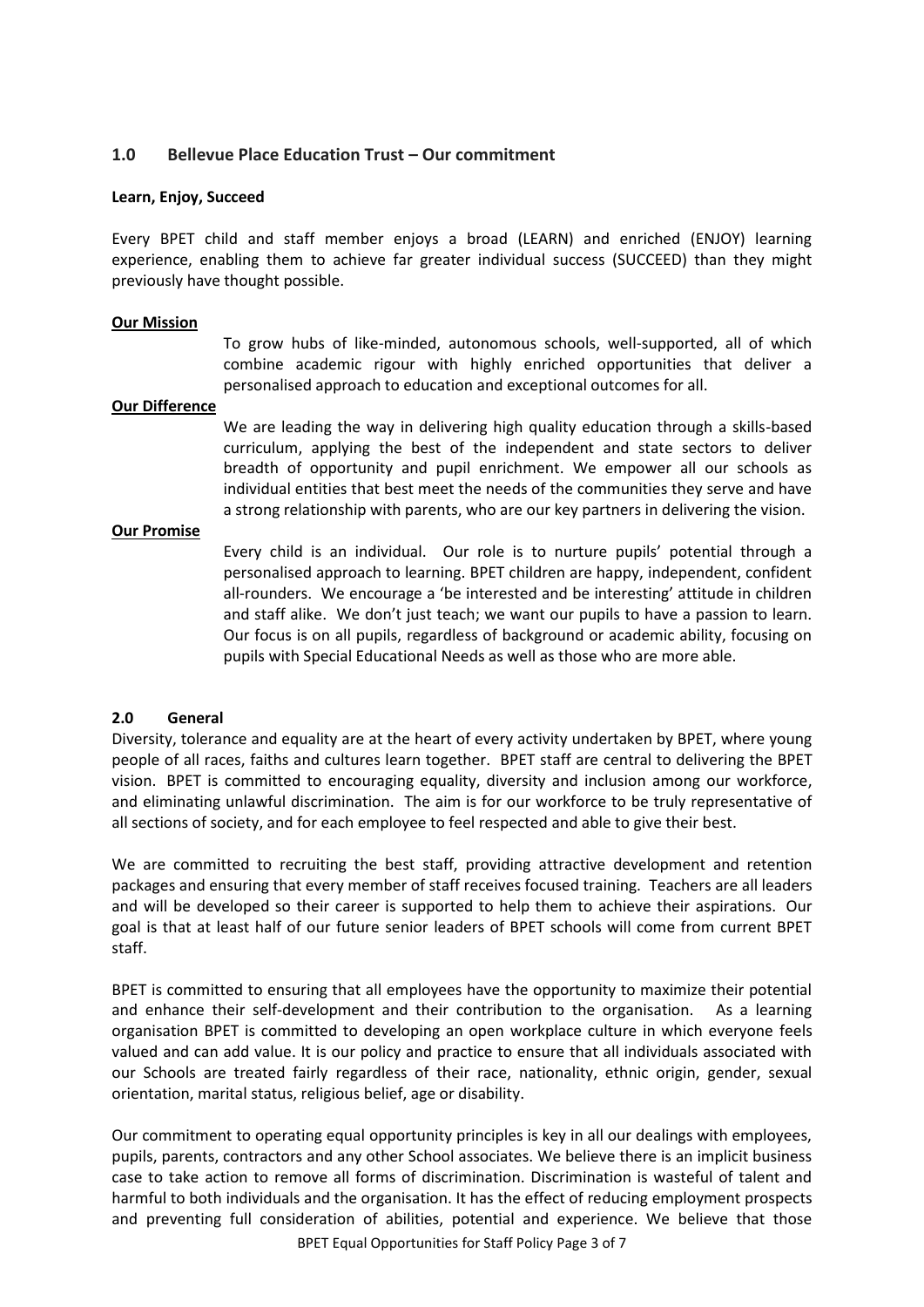organisations failing to tackle discrimination will be at a disadvantage in the recruitment and retention of talented employees.

We therefore have a recruitment policy, which sets out to ensure that we recruit the best person for the job and have a workforce, which reflects the diversity of the local community.

We also seek to maximise the potential of all employees, as it makes good business sense.

We believe the effective and efficient use of people's skills requires employment decisions to be based on competencies, qualifications, skills, potential and objective job related criteria, obtained by careful analysis of job requirements and job performance. We intend to develop the talents of all our employees to be successful in an increasingly competitive marketplace.

As part of this overall Equality, Diversity and Inclusion policy we are working hard also to encourage and develop other employment practices, which address all types of discrimination, based on adopting good practice principles in recruitment, selection for promotion, training and development and redundancy. Before introducing important new policies or measures, we will carefully assess their potential impact on equalities, positive or negative, and keeps a record of the analysis and judgments that it makes. This also applies to changes in School policies relating to students such as admissions, curriculum, school activities, extended school provisions etc. Our schools will develop equality objectives to meet our duties under the Equalities Act 2010.

We seek to provide services and employment within an environment free from discrimination. We value diversity and will treat individuals with dignity and respect. We are opposed to all forms of unlawful discrimination of any kind as it recognises that discrimination and bullying adversely affects the working lives of individuals.

The Headteacher and Leadership team working together are firmly committed to the success of this policy and all steps taken towards its achievement. We will ensure it is implemented and monitored throughout the School's operations.

Failure to follow this policy could result in disciplinary action.

Everyone associated with BPET has a responsibility to treat one another fairly and with respect and to actively participate in any measures required to ensure equality and non-discrimination. We will all be encouraged to take part in developing equality through the policies and practices in which we are involved. All managers have a particular responsibility for implementing equal opportunity policies and practices.

We will continually monitor and evaluate the effectiveness of this policy and treat any breaches seriously.

This policy helps to protect the organisation against liability for the behaviour of individuals if they have taken all reasonable steps to prevent hostile conduct and also helps to ensure that the statutory responsibilities and obligations are met for equal opportunities under the Equality Act 2010.

## **3.0 The Equality Act 2010**

The nine protected characteristics under the Equality Act are:-

- Age
- Disability
- Marriage and civil partnership

BPET Equal Opportunities for Staff Policy Page 4 of 7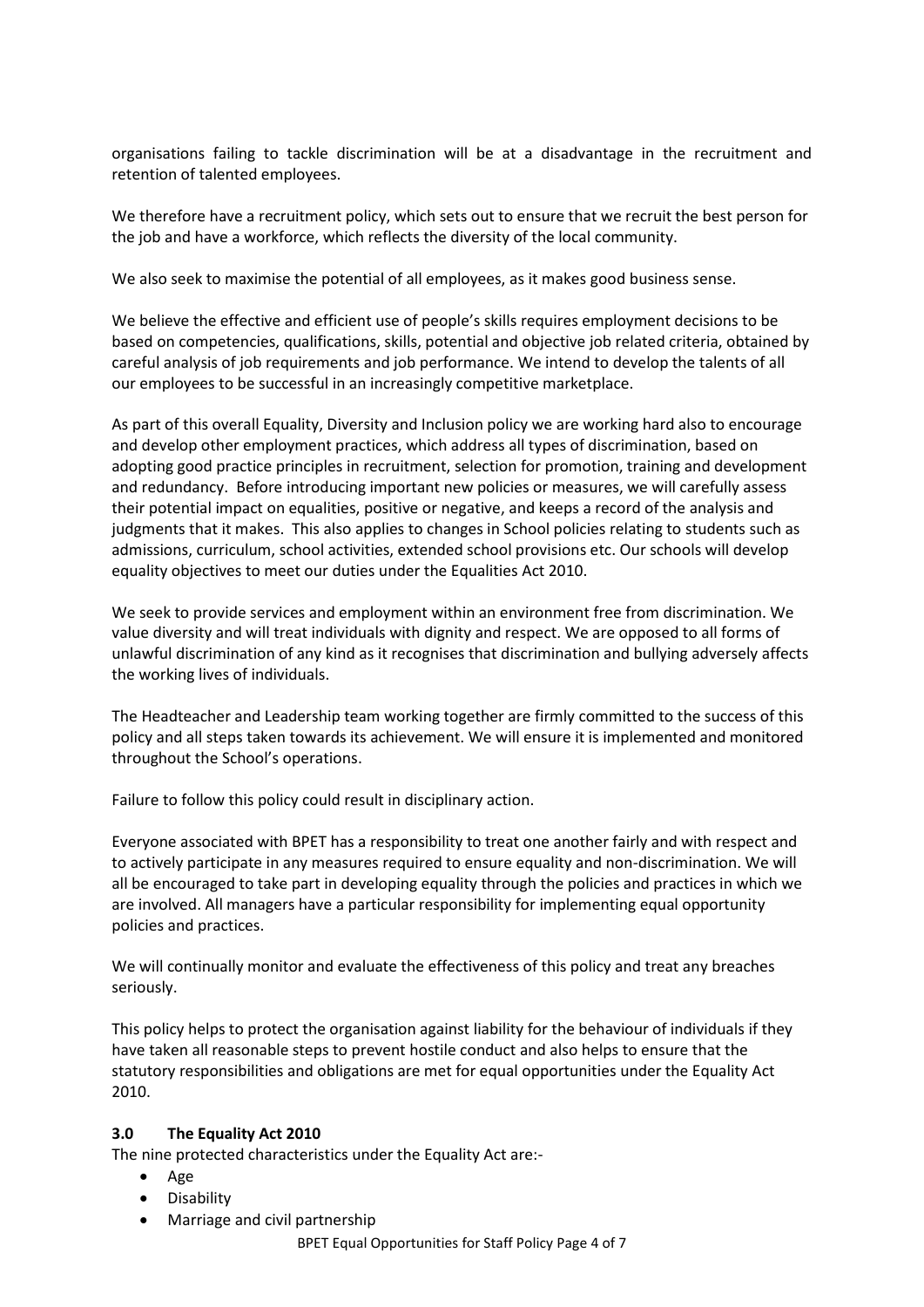- Race
- Sex
- Gender reassignment
- Pregnancy and maternity
- Religion or belief
- Sexual orientation.

Under this act it is unlawful in a number of circumstances including employment and training to:

- Discriminate directly against anyone.
- Discriminate indirectly against anyone.
- Subject someone to harassment.
- Victimise someone because they have made or intend to make a complaint or give evidence in relation to a complaint of discrimination;
- Instruct someone to discriminate on behalf of the School;
- Discriminate against someone after the working relationship has ended.

It is also unlawful to discriminate against staff who work part time or are on fixed term contracts.

## **4.0 BPET Policies and Procedures which Support this Policy**

Other BPET policies which support Equal Opportunities are:

- Staff Harassment and Bullying Policy;
- Grievance Policy;
- Whistleblowing Policy;
- Disciplinary Policy; and
- Safer Recruitment Policy

All school activities will be linked back to this policy to ensure that our culture, policies and procedures endorse this policy and that it becomes an essential part of everything that we do.

## **5.0 Definitions**

## **Harassment**

Harassment occurs if the purpose or effect is to create an intimidating, hostile, offensive or disturbing environment. Harassment includes any unwanted verbal or physical abuse and/or advances and/or behaviour, which an employee finds offensive and which causes them to feel threatened, humiliated, patronised, distressed or harassed. Such action may also be considered harassment if it impairs an individual's job performance, undermines their job security or creates a threatening or intimidating environment. Harassment may be deliberate or unconscious, an isolated incident or repeated action. It will not necessarily be a defence that such incidents or action consist of words or behaviour, which might be claimed to be `commonplace'.

## **Discrimination**

Discrimination, for the purposes of this policy, is where any employee is treated less favourably than any other employee on grounds of racial origin, gender, age, disability, marital status, religious beliefs or sexual orientation.

# **Indirect Discrimination**

Indirect discrimination occurs where a provision, criterion or practice is such that it would be to the detriment of a considerably larger proportion of e.g. women than men or racial group etc.

• Which cannot be justified;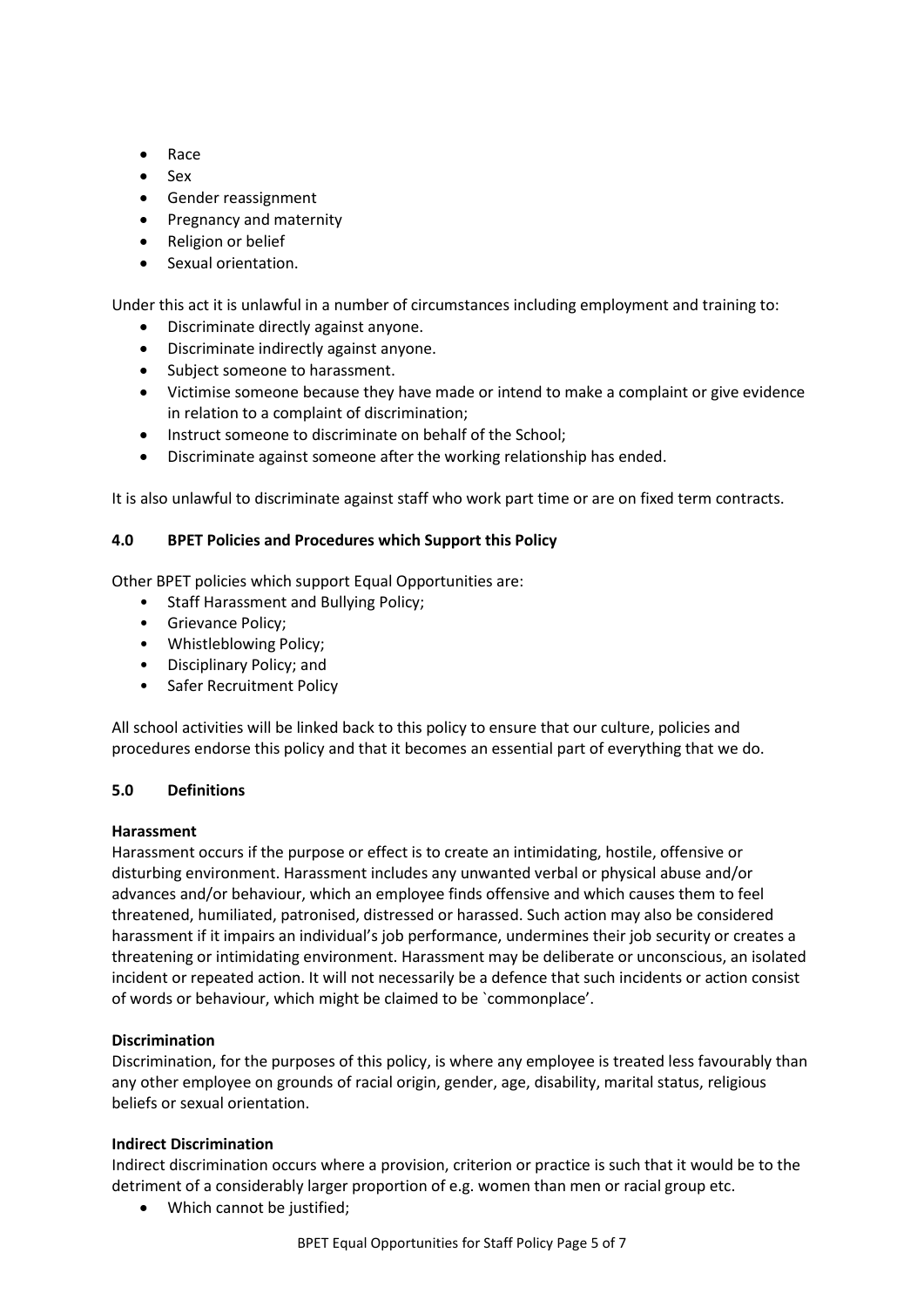• Which is detrimental to that person(s), because they cannot comply.

## **Victimisation**

Victimisation, which is a further form of harassment, occurs when a person is treated less favourably than another person, because they have referred to or have asserted their rights under the Equality Act 2010, or BPET's Diversity, Equality and Inclusion Staff Policy. This would cover both those bringing cases under this legislation/policy or those witnesses in any investigation of a complaint.

## **A Racist Incident**

Any incident, which is perceived to be racist by the victim or any other person.

## **Bullying**

The Public Order Act identifies a range of activities (intentionally causing another individual to be harassed, alarmed or distressed by the use of threatening, abusive or insulting words or behaviour), which can be regarded as criminal offences. For the purposes of this procedure bullying is defined as the persistent and deliberate misuse of power or position to intimidate, humiliate or undermine.

Bullying can arise through intentional misuse of power or position to criticise unreasonably or unjustifiably and condemn; humiliating and undermining an individual's skills and ability such that they become fearful, losing confidence and belief in themselves. Bullying can take many forms e.g.:

- Physical (at worst assault);
- Verbal (shouting, swearing, public reprimands, personal insults and name calling, spreading rumours, making threats, persistent criticism);
- Non-verbal (ostracising, setting impossible objectives, persistent intrusion, withholding information; unreasonable allocation of duties, removing responsibility, allocating menial tasks, constantly changing working guidelines or even inappropriate eye-contact).

A person who is subject to bullying may suffer from physical and/or emotional symptoms, e.g. disturbed sleep, feeling sick, sweating, shaking and/or loss of confidence, lack of motivation and depression. Additionally, they may suffer in other ways, e.g. loss of training and development opportunities, missed promotion.

# **6.0 Queries**

If you have any queries or would like further discussion on any of the issues raised, please speak to your Headteacher or line manager. This policy belongs to everyone associated with BPET and therefore we welcome comments with regard to improvements to the policy or areas which you feel are currently missing or not working.

It is essential that everyone at our Schools works within the parameters of our Equal Opportunities policy. The information below is to make you aware of who is responsible for it's implementation and what you should do if you have any concerns that members of staff are breaching the policy.

## **7.0 Implementation**

The Headteacher and the Central trust team will ensure that the policy is implemented ('leading from the top') monitor the policy at school leadership team meetings, regular review meetings with the Central Trust Team and BPET Board meetings to ensure these responsibilities are met. They will assess how it is working in practice against objectives and suggest improvements encouraging their teams to do the same.